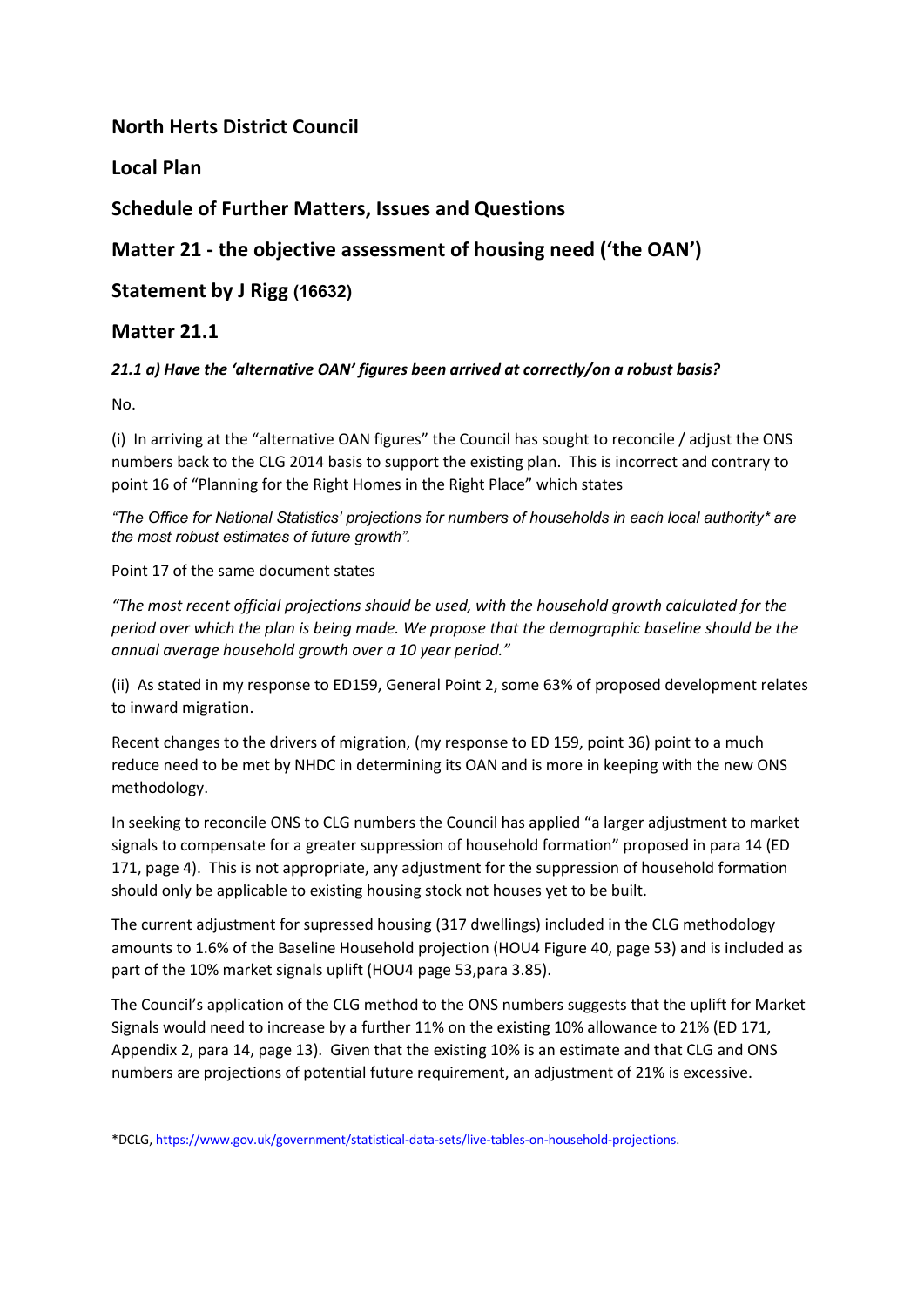#### **Conclusion**

In keeping with the use of a 10 year migration factor, the OAN number should be amended to 11,100 (ONS 10 year migration figure of 10,076 (ED171, Table, page 10, EiP Update September **2019)**  adjusted for a market uplift of 10%).

This would constitute a 19.6% reduction (2,700 homes) in the 13,800 proposed by the Council and as such would constitute a meaningful change in the housing situation.

### *b) In the light of the 'alternative OAN' figures, has there been a 'meaningful change in the housing situation'?*

Yes.

### *c) If there has been a 'meaningful change in the housing situation', should the Local Plan be modified to reflect it and, if so, how?*

The Plan should be modified. Two alternatives are presented below.

#### **Scenario C (Matter 22.2 d)**.

The OAN figure is reduced to 11,100, through a three step process (350 homes per year 2011-2019: 500 homes per year 2019 - 2024: 830 homes per year 2024 – 2031). This would result in a reduction in the OAN figure of 19.6%

The resultant five year land supply coverage ratios would be as follows:

|            | 2019 | 2020 | 2021 | 2022 | 2023 | 2024 |
|------------|------|------|------|------|------|------|
| Liverpool  | 5.3  | 6.1  | 6.5  | ر ،  | ے ،  | 6.6  |
| Sedgefield | 5.0  | 5.7  | 6.2  | 6.6  | 7.1  | 6.9  |

Please refer to Matter 22.2, d, Scenario C for calculation of the Five Land Supply ratios

#### **Scenario D (Matter 22.2, d)**

The maturity of the Plan is brought forward to 2026 and the OAN reduced to 7,950, with a shortened maturity of 2026.

The OAN of 7,950 is the 5 year ONS migration number of 7,227 adjusted for a Market Uplift of 10%.

The maturity profile will require a three stepped approach (350 homes per year 2011-2019: 500 homes per year 2019 - 2024: 1,325 homes per year 2024 – 2026)

The five year land bank coverage ratios based on the Council's revised housing trajectory (ED 178, Appendix A, 12) are as follows:

| 2026 Plan Maturity, 7,950 Homes<br>2024/2026 1,325 houses | 2020 | 2021 | 2022 | 2023 | 2024 |
|-----------------------------------------------------------|------|------|------|------|------|
| Sedgefield                                                | 4.9  | 4.9  | 5.0  | 5.2  | 4.5  |
| Liverpool                                                 | 5.3  | 5.1  | 5.2  | 5.3  | 4.5  |